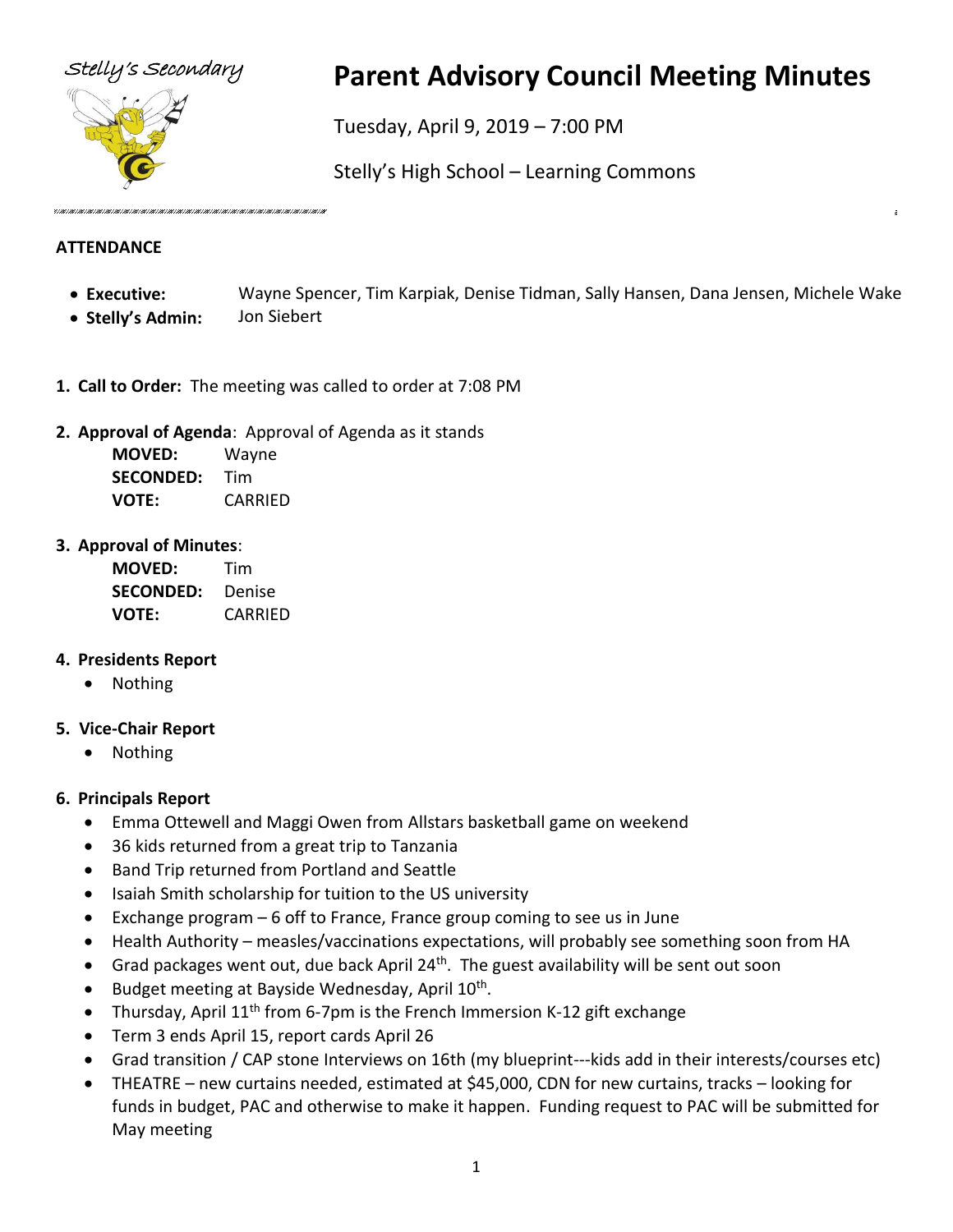#### **7. COPAC Report**

• nothing

#### **8. CPF Report**

• nothing

#### **9. Treasurer Report**

- Received \$5,807 in fees
- Balance currently committed funds \$220 -- \$6,000 non-committed
- \$1767 in gaming, uncommitted

#### **10. Funding Requests**

- a) Canvas & supplies for a mural \$300 Tracy Murphy
	- $\circ$  \$300 for canvas and supplies **MOTION**: **APPROVED** pending Sally's approval of specifications **MOVED**: Tim **CARRIED**: Dana
- b) All star slam poetry \$200 Alice Kedves
	- o Normally comes in at \$1000, grant rec'd, 3 schools for \$300 each. Is Wed April 10. Improv type thing. Open to all students free during the block and all English classes in that block will attend. **MOTIONED**: Tim **APPROVED**: Wayne **CARRIED**: All

#### **11. Old Business**:

• nothing

#### **12. New Business**:

- Facebook page would it be used? Someone needs to be ready to take things off the page, answer questions. Decision made to put more effort into keeping PAC page updated rather than created a Facebook page as it would require too much administrative work.
- Staff Appreciation Lunch value in talking with grad appreciation committee to maybe blend the two events. Wayne will volunteer. Date TBD, maybe early June. Recommended to have food outside under tents so staff have more seating inside.
- Jon Siebert blueberry plant fundraiser \$9/plant, to help with a sustainable garden on Stelly's property for the class to maintain. It's in the works, would like help getting the word out, PAC website, Facebook, neighbours
	- $\circ$  Gardening area received a \$5000 donation. Will require \$3000 of that for start-up, \$2000 to assist with maintenance. Received donation of soil from Michell's farms. A sustainable garden for years to come is the picture.
	- o 20 fruit trees, veggies, volunteers to help water in summer, water system grabbing water from roof
- **13. Next Meeting Date:** The next meeting will be May 14, at 7:00 PM in the Learning Commons.